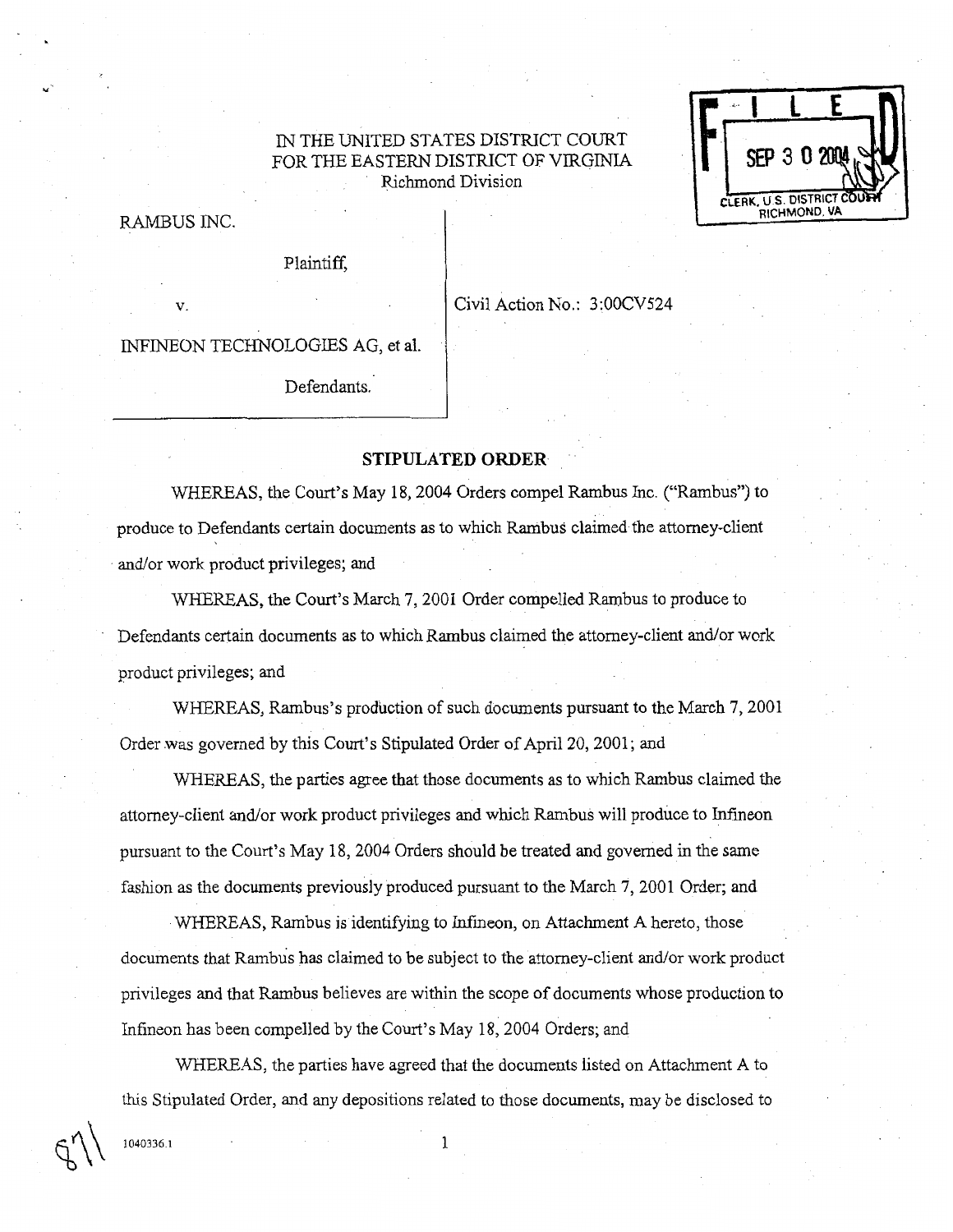the parties' respective trial teams on an "Outside Counsel Only" basis, but shall not be disclosed to others, either voluntarily or in response to subpoena, without stipulation of the parties hereto or further order of the Court; and

WHEREAS, the parties agree that Infineon may seek to introduce into evidence the documents listed on Attachment A to this Stipulated Order, as well as the depositions related to those documents, subject to any eyidentiary objections (which Rambus hereby reserves); and

WHEREAS, the parties agree that all documents listed on Attachment A not introduced into evidence during trial, and all portions of deposition testimony related to the documents listed on Attachment **A** not introduced into evidence during trial, will remain under seal and shall not be disclosed beyond "Outside Counsel Only" either voluntarily or in response to subpoena, without stipulation of the parties hereto or further order of the Court; and

WHEREAS, the parties agree that nothing in this Stipulation and Order waives Rambus's attorney-client privilege and/or work product objections to the production or introduction into evidence of the documents listed on Attachment A, and that by entering into this Stipulation, Rambus will be deemed to have objected to each document listed on the grounds of the attorney-client and/or word product privileges, and the objection will be deemed to have been overruled on the grounds stated in the Court's May 18,2004 Orders and accompanying Memorandum Opinions;

THEREFORE, it is ORDERED that Rambus's attorney-client privilege and work product objections to the production or introduction into evidence of the documents listed on Attachment A are deemed to have been made and overruled on the grounds stated in the Court's May 18,2004 Orders and accompanying Memorandum Opinions; that the documents listed on Attachment A to this Stipulated Order and the related depositions may be disclosed to members of the parties' respective trial teams on an "Outside Counsel Only" basis but shall not be disclosed to others, either voluntarily or in response to subpoena, without stipulation of the parties hereto or further order of the Court; that Infineon shall be permitted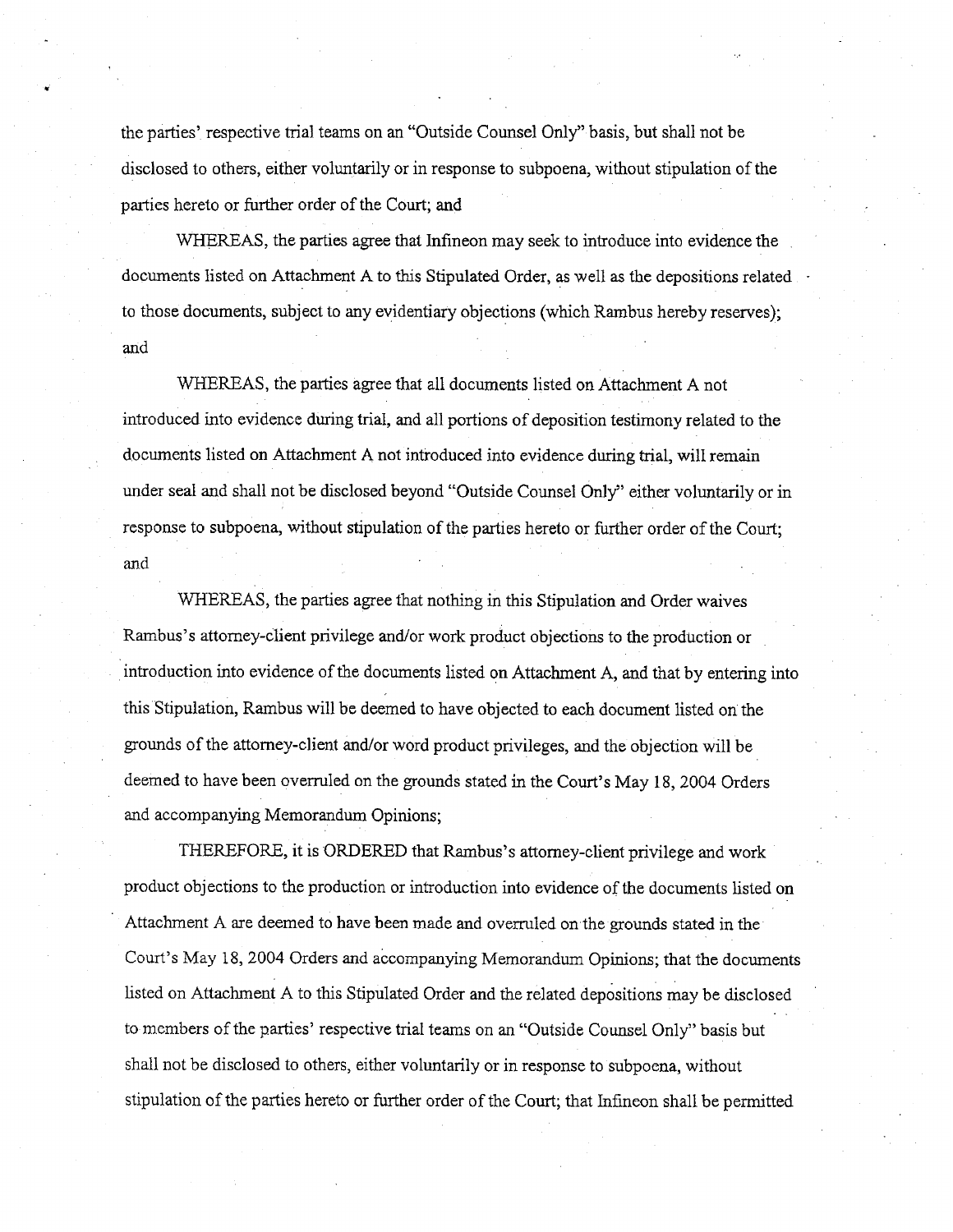to introduce the documents listed on Attachment A and related depositions into evidence pending any evidentiary objections by Rarnbus; and that all documents listed on Attachment A not introduced into evidence during trial, and all portions of deposition testimony related to the documents listed on Attachment A not introduced into evidence during trial, will remain under seal and shall not be disclosed beyond "Outside Counsel Only" either voluntarily or in response to subpoena, without stipulation of the parties hereto or further order of the Court.

ENTERED this  $\mathcal{U}$  day of  $\mathcal{L}_{\text{adv}}$  (day  $\gamma_{2004}$ .

John Z Say United States District  $\text{Judge}$ 

We ask for this:

**formula**<br>Brian C. Riogelle (VSB No. 36454)

Robert M. Tyler (VSB No. 37861) McGUIRE WOODS LLP One James Center 901 East Cary Street Richmond, Virginia 232 19-4030 (804) 775-1000

OF COUNSEL:

John M. Desmarais Gregory S. Arovas Michael P. Stadnick KIRKLAND & ELLIS LLP Citigroup Center 153 East 53rd Street New York, New York 10022 (2 12) 446-48 00

ATTORNEYS FOR DEFENDANTS

Michael W. Smith (VSB No. 01125) Craig T. Merritt (VSB No. 20281) R. Braxon Hill, IV (VSB No. 41539) CHRISTIAN & BARTON, L.L.P. 909 East Main Street, Suite 1200 Richmond, Virginia 232 19 (804) 697-41 12

OF COUNSEL:

Gregory P. Stone Kelly M. Klaus Peter A. Detre MUNGER, TOLLES & OLSON LLP 355 South Grand Avenue, 35th Floor Los Angeles, California 90071-1560 (213) 683-9100

## ATTORNEYS FOR PLAINTIFF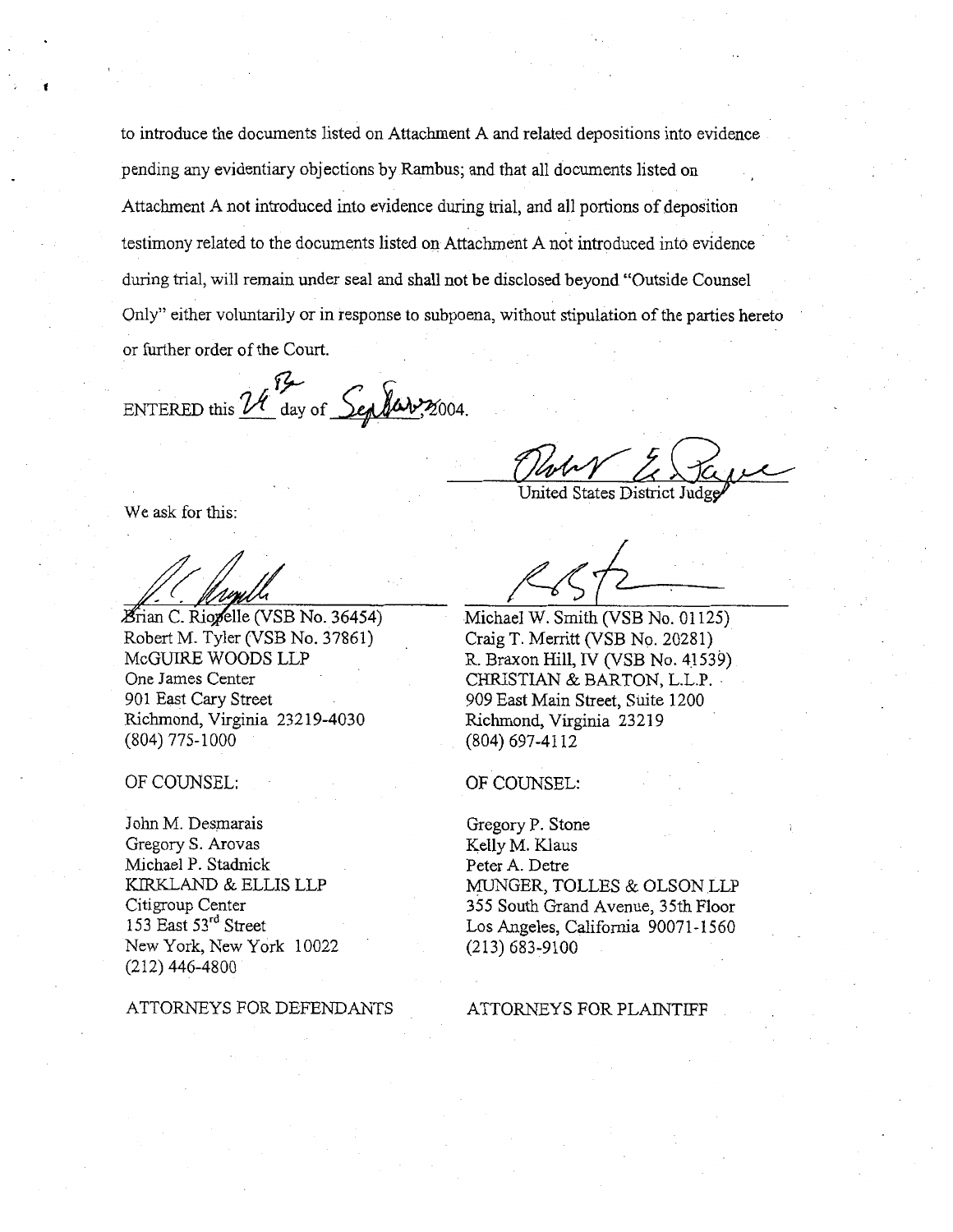## **ATTACHMENT A**

Pursuant to the foregoing Stipulation and the Court's May 18,2004 Orders, Rambus is identifying to Infineon the following documents - each of which is identified by Bates number( $s$ ) and, where applicable, the entry number on Rambus's privilege  $log -$  that Rambus has claimed are protected by the attorney-client and/or work product privileges and that and that Rambus believes are within the scope of documents whose production to Infineon has been compelled by the Court's May 18,2004 Orders:

| Privilege<br>Log | Bates            |
|------------------|------------------|
| Entry            | Number           |
| 268              | R401045-401048   |
| 270              | R401049-401061   |
| 271              | R401062-401068   |
| 279              | R401069-401085   |
| 313              | R401086-401099   |
| 315              | R401100-401102   |
| 317              | R401103-401111   |
| 319              | R401112          |
| 325              | R401113-401115   |
| 326              | R401116-401135   |
| 327              | R401136-401152   |
| 358              | R401153-401159   |
| 363              | R401160-401194   |
| 364              | R401195-401207   |
| 367              | R401208-401220   |
| 371              | R401221-401223   |
| 373              | R401224          |
| 374              | R401225          |
| 375              | R401226          |
| 376              | R401227-401232   |
| 528              | R401233-401234   |
| 644              | R401235-401239   |
| 1114             | R401240          |
| 1960             | R401241-401242 . |
| 2331             | R401243-401253   |
| 2784             | R401254-401268   |
| 4077             | R401269          |